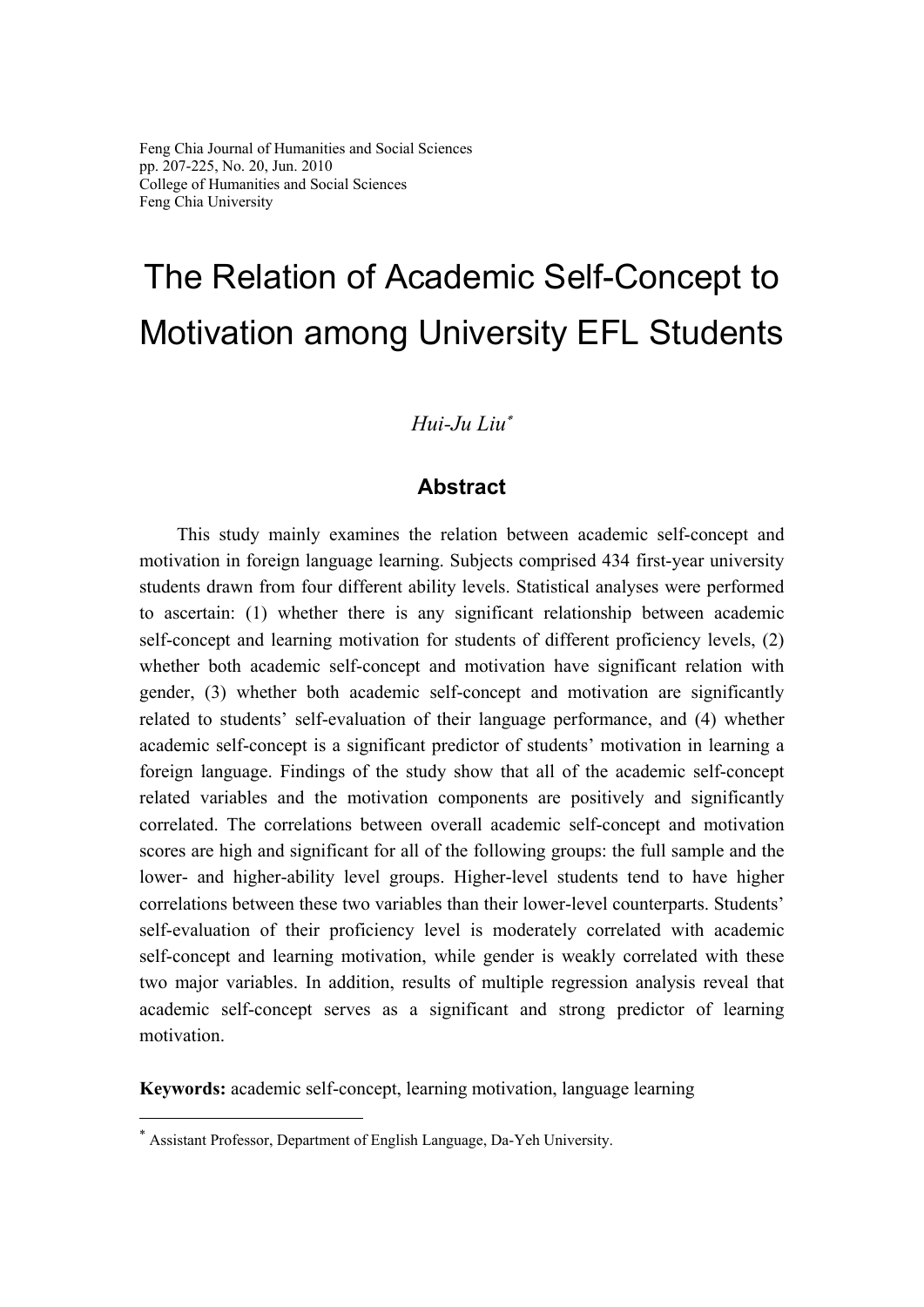## I. Introduction

The role of affective variables in second- or foreign-language learning has attracted much attention in individual difference research over the past few decades (Gardner & MacIntyre, 1993; Sparkes & Ganschow, 2001). These affective variables can refer to attributes that involve students' attitudes and motivation, language anxiety, learning styles, and perceptions of academic self. Among them, academic self-concept has been shown to be an important affective variable that has a reciprocal relation with academic performance in a large number of studies (Guay, Marsh, & Boivin, 2003; Marsh, Hau, & Kong, 2002). Many researchers have reported a positive correlation between student academic self-concept and performance in the language learning class (Liu, 2008; Marsh, Relich, & Smith, 1983; Muijs, 1997). As to motivation, it is one of the most extensively investigated variables and has also been consistently demonstrated to play a significant role in language learning (Brown, Robson, & Rosenkjar, 2001; Clement, Dörnyei, & Noels, 1994; Gardner, Tremblay, & Masgoret, 1997; Tremblay & Gardner, 1995). Substantial research has been done on academic self-concept and language learning motivation. Nonetheless, not much research has focused on the relation between these two variables. It is the purpose of the present study to gain a fuller understanding of the variables in the Taiwanese EFL context.

## II. Review of Related Literature

#### A. Academic Self-Concept

Redd, Brooks, & McGarvey (2001) defined academic self-concept as "an individual's perception of his or her level of competence or ability within the academic realm." Similarly, Trautwein, Lüdtke, Marsh, Köller, and Baumert (2006) defined academic self-concept as "a person's self-evaluation regarding a specific academic domain or ability." According to the self-concept model posited by Shavelson, Hubner, and Stanton (1976), the construct was hierarchical and multifaceted in nature such that self-concepts in specific domains such as English, math, history, and science are the subcomponents of one general academic self-concept. Considerable studies have been conducted to test and support the multidimensionality of the construct (Lau, Yeung, & Jin, 1998; Marsh, 1994; Marsh,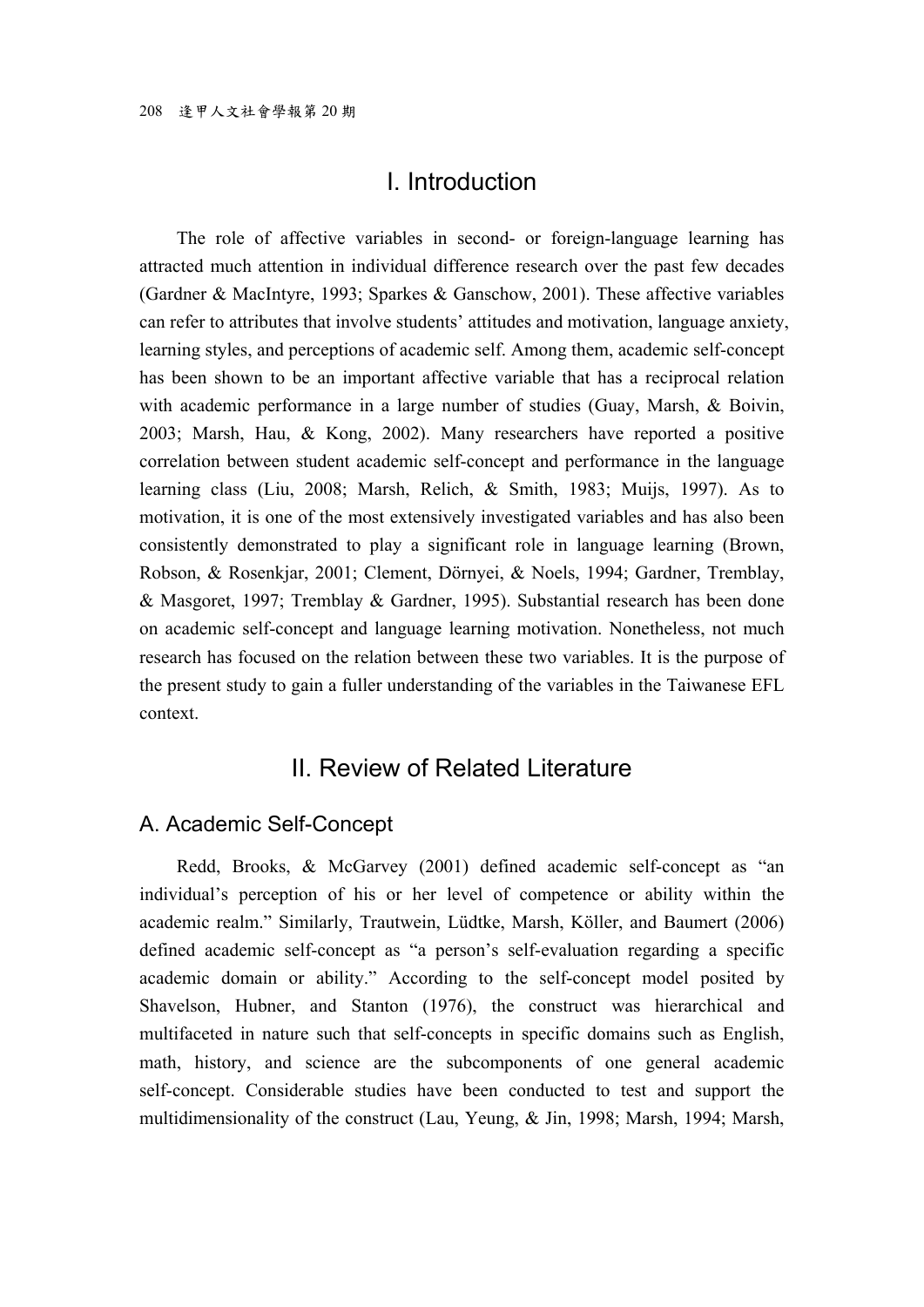Byrne, & Shavelson, 1988; Marsh & O'Neill, 1984; Marsh, Relich, & Smith, 1983; Marsh & Shavelson, 1985).

Self-concept research has attracted the interest of researchers in various disciplines because numerous research studies conducted over the past decades have suggested that academic self-concept and academic performance are interrelated. Some studies have shown that academic self-concept functions as a significant predictor of students' academic performance (Choi, 2005; Liu, 2008; Muijs, 1997). Other studies intended to examine the causal relationships between the two variables (Barker, Dowson, & McInerney, 2005; Helmke & van Aken, 1995; Marsh, Trautwein, Lüdtke, Köller, & Baumert, 2005). Most studies have supported the contention that academic self-concept and achievement have a reciprocal relationship. Changes in one variable may lead to changes in the other.

Byrne (1988) noted that social comparison plays a vital role in the development of self-concept. Students are inclined to form their perceptions of selves using their classmates or schoolmates as a reference group. Trautwein, Lüdtke, Marsh, Köller, and Baumert (2006) suggested that academic self-concept may differ as a function of not only their own academic achievement but also the achievement of their reference group. Researchers found that academic self-concepts of students may be enhanced when they are placed in a high-achieving group and "assimilation effects" occur in this case (Marsh, Kong, & Hau, 2000; Trautwein et al., 2006). To the contrary, when students' academic self-concepts are negatively affected by the above-average performance of their high-achieving group members, "contrast effects" occur. Marsh and his collaborators (Marsh, 1991, 1994; Marsh & Hau, 2003; Marsh & Parker, 1984) proposed the Big-Fish-Little-Pond effect (BFLPE) to explain these frame-of-reference effects and contended that academic self-concept is positively correlated with academic performance; however, the average ability level of students' peers in class or school can have a negative effect on the formation of specific academic self-concepts.

#### B. Motivation in Language Learning

Over the past few decades, there has been growing interest in exploring learning motivation to understand why people learn a second or a foreign language. Numerous research studies have demonstrated that motivation is related to how well students perform in a language classroom (Clement, Dörnyei, & Noels, 1994; Dörnyei, 1994; Gardner & MacIntyre, 1991). The formulation of second language motivation was first proposed by Gardner and his associates (Gardner & Lambert, 1959; Gardner &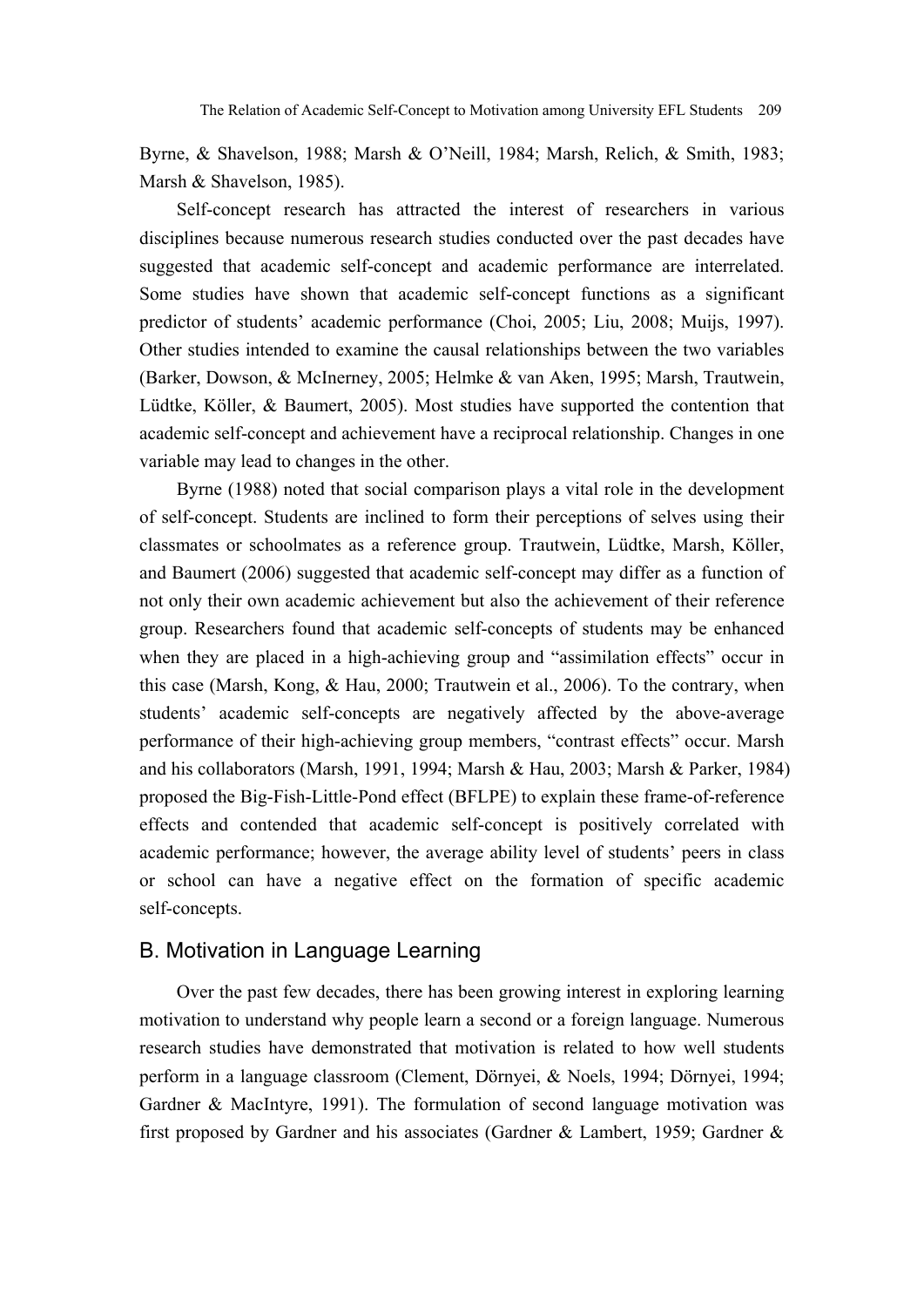Smythe, 1975) and has inspired much of the research in this field (Crookes & Schmidt, 1991; Dörnyei, 1994; Jacques, 2001; Syed, 2001; Tremblay & Gardner, 1995). A distinction between integrative and instrumental orientations in their socio-educational model of second-language learning has received the most attention. An integrative orientation refers to the desire and willingness to learn a second language for the reason of interacting or identifying with members of other language groups. An instrumental orientation emphasizes the practical goals and advantages of learning a second language, such as getting a better job or passing an exam. Gardner and MacIntyre (1991) pointed out that both integrative motivation and instrumental motivation facilitate language acquisition.

In addition to goal orientation, Gardner (1985) claimed that motivation should also include a "combination of effort plus desire to achieve the goal of learning the language plus favorable attitudes toward learning the language." For a student to be motivated to learn, all of these elements have to be linked to achieve the academic goal. None of these alone can lead to motivation. Crookes and Schmidt (1991) broadened the definitional framework of motivation and suggested that motivation should include four major determinants: (1) interest in learning the language, (2) relevance which involves the perception that personal needs are being met by the learning situation, (3) expectation for success or failure, and (4) extrinsic and intrinsic rewards. As indicated by Oxford and Shearin (1994), there is a lack of consensus on the definition of learning motivation. Dörnyei and Clement (2001) noted that motivation to learn is a "complex phenomenon involving a number of diverse sources and conditions." A number of researchers have attempted to expand Gardner's theory and investigate a variety of orientations that have important motivational effects to make the model of motivation in language learning more elaborate and comprehensive (Crookes & Schmidt, 1991; Dörnyei, 1990a, 1994; Ely, 1986; Noels, 2001; Oxford & Shearin, 1994).

Concerned about the difference between second language learning context and foreign language learning context, Dörnyei (1990a) examined the motivational components in foreign language learning in the Hungarian setting and contended that in addition to two subsystems, an instrumental subsystem and an integrative motivational subsystem, two other components should be taken into consideration in the formulation of a motivation construct: need for achievement and attributions about past failure. Both of these are specific to the foreign language learning context. According to Dörnyei (1990a, 1990b), the third component, need for achievement, can make a great contribution to motivation in foreign language learning.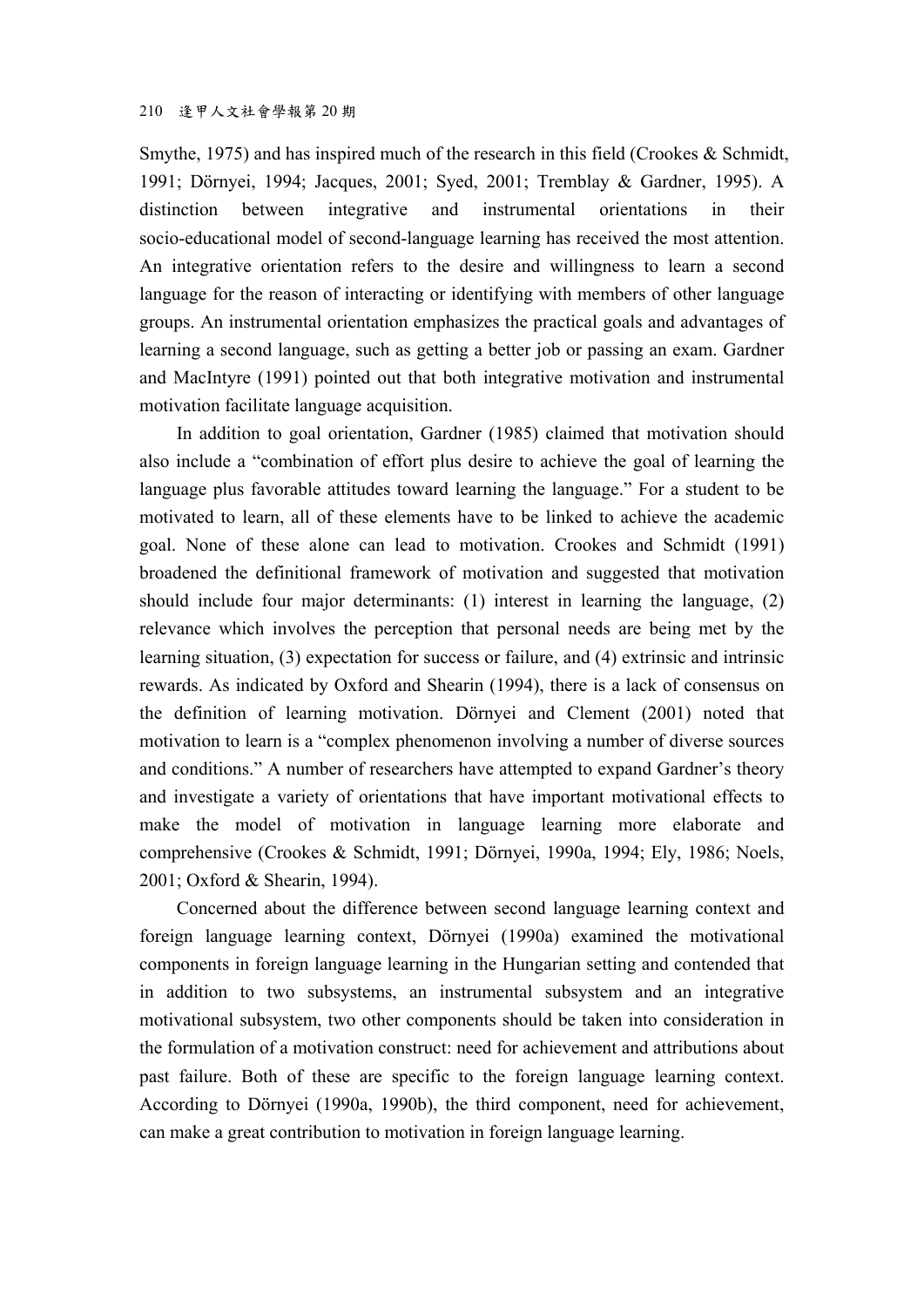Another important and well-known distinction in the motivation research is between intrinsic and extrinsic motivation (Deci & Ryan, 1985). Based on self-determination theory, orientations toward language learning can be designated as a continuum of motivation intensity and are divided into three major categories, including intrinsic and extrinsic orientations and amotivation (Noels, Pelletier, Clement, & Vallerand, 2000; Noels, 2001). While intrinsic orientations are built upon inherent enjoyment and interest, extrinsic orientations are defined as practical reasons, such as getting good grades. Different subtypes of extrinsic orientations vary in accordance with the level of the internationalization and integration into one's self-concept (Noels, 2001). As to the third category of a motivation construct, amotivation, it is on the opposite side of the other two orientations on the continuum of self-determination. According to Noels (2001), students feel "amotivated" when the outcome is independent of their actions. It is similar to an experience called "learned helplessness," which leads to a lack of motivation in a learning activity.

#### C. Research Questions

The study explores the following research questions: (1) Is there any significant correlation between academic self-concept and motivation to learn in the foreign language classroom for students of different English proficiency levels? (2) Are both academic self-concept and motivation significantly related to gender? (3) Do both academic self-concept and motivation have significant relation with students' self-ratings of their language proficiency? (4) Can academic self-concept serve as a significant predictor of students' motivation in learning a foreign language?

## III. Method

#### A. Subjects

The sample comprised 434 first-year university students. Before entering the university in central Taiwan, they were administered the intermediate level listening and reading tests of the General English Proficiency Test (GEPT) and then assigned to four different levels of classes for English instruction based on the objective measure of their proficiency. Three classes of students at each ability level participated in the study. The numbers of subjects of each sex in each ability group are shown in Table 1. For the purpose of statistical analysis, subjects placed into the lowest and second lowest ability levels (level 1 and level 2) were further combined into one group, while subjects in the highest and second highest ability levels (level 4 and level 3) were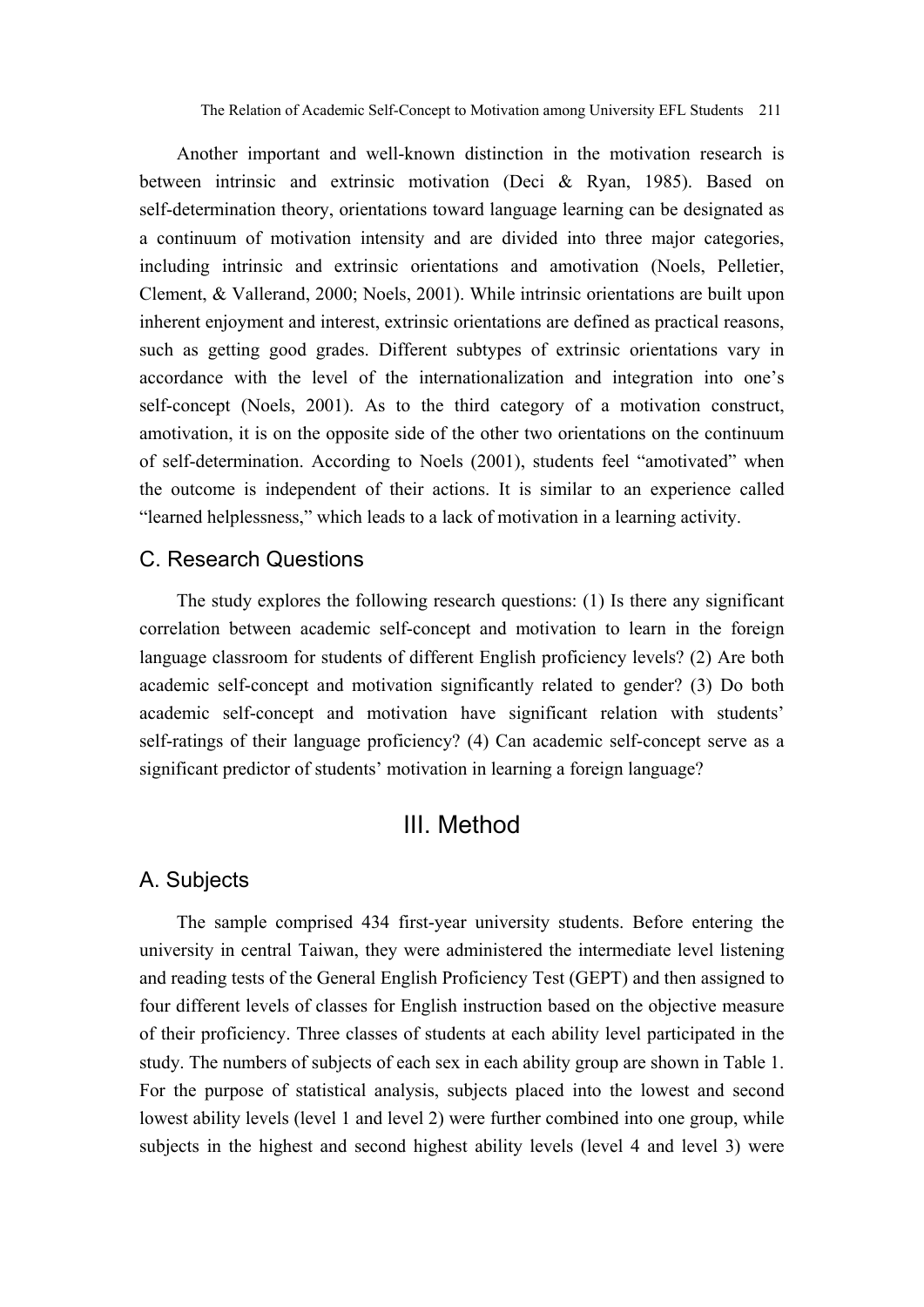#### 212 逢甲人文社會學報第 20 期

combined into another group. The administration of the questionnaires to the subjects took place at the beginning of the 2008-2009 academic year.

| TWON'T TRAINGED OF MANY WINT UNIMIC DRAWING OF D'HIVI'UNIVITY LOTUS |         |         |         |         |       |  |  |  |
|---------------------------------------------------------------------|---------|---------|---------|---------|-------|--|--|--|
|                                                                     | Level 1 | Level 2 | Level 3 | Level 4 | Total |  |  |  |
| Male                                                                | 69      | 58      | 69      | 52      | 248   |  |  |  |
| Female                                                              | 29      | 55      |         | 6 I     | 186   |  |  |  |
| Total                                                               | 98      | 113     | .10     | 113     | 434   |  |  |  |

Table 1:Numbers of Male and Female Students of Different Ability Levels

#### B. Instruments

A questionnaire adapted from Liu, Wang, and Parkins' (2005) academic self-concept (ASC) scale was used to measure students' academic self-concept. The scale consisted of two subscales, the 9-item academic confidence (AC) and the 10-item academic effort (AE) subscales. According to Liu et al. (2005), students' perceptions of academic confidence and effort are two first-order factors of academic self-concept. The scale used in the study was revised into a 6-point Likert format, ranging from 1 (strongly disagree) to 6 (strongly agree). The Cronbach alphas of the ASC scale, AC subscale, and AE subscale were .90, .83, and .84, respectively.

Another questionnaire adapted from Gardner's (1985) Attitude/Motivation Test Battery (AMTB) was used to measure students' motivation. The AMTB was originally designed to assess various affective variables. The questionnaire used in the study incorporated three subscales derived from the AMTB to assess students' motivation: attitudes toward learning English, motivational intensity, and desire to learn English. Reponses for 9 items measuring the first component, attitudes toward learning English, were built on a 6-point Likert-type scale. The other two components, motivational intensity (8 items) and desire to learn English (9 items), were multiple-choice items with three options for each. Students' motivation scores were the sum of these three subscale scores. The internal consistency reliability coefficients for these three subscales were .91, .78, and .75, respectively. The reliability for the entire questionnaire containing a total of 26 items was found to be .93. Both questionnaires used in this study were revised and translated into a Chinese version by the researcher for use in the Taiwanese EFL context

#### C. Data Analysis

To examine the relationships among the factors of academic self-concept and motivation and other related variables such as gender and self-ratings of English proficiency, correlational analyses were conducted on the full sample. Similar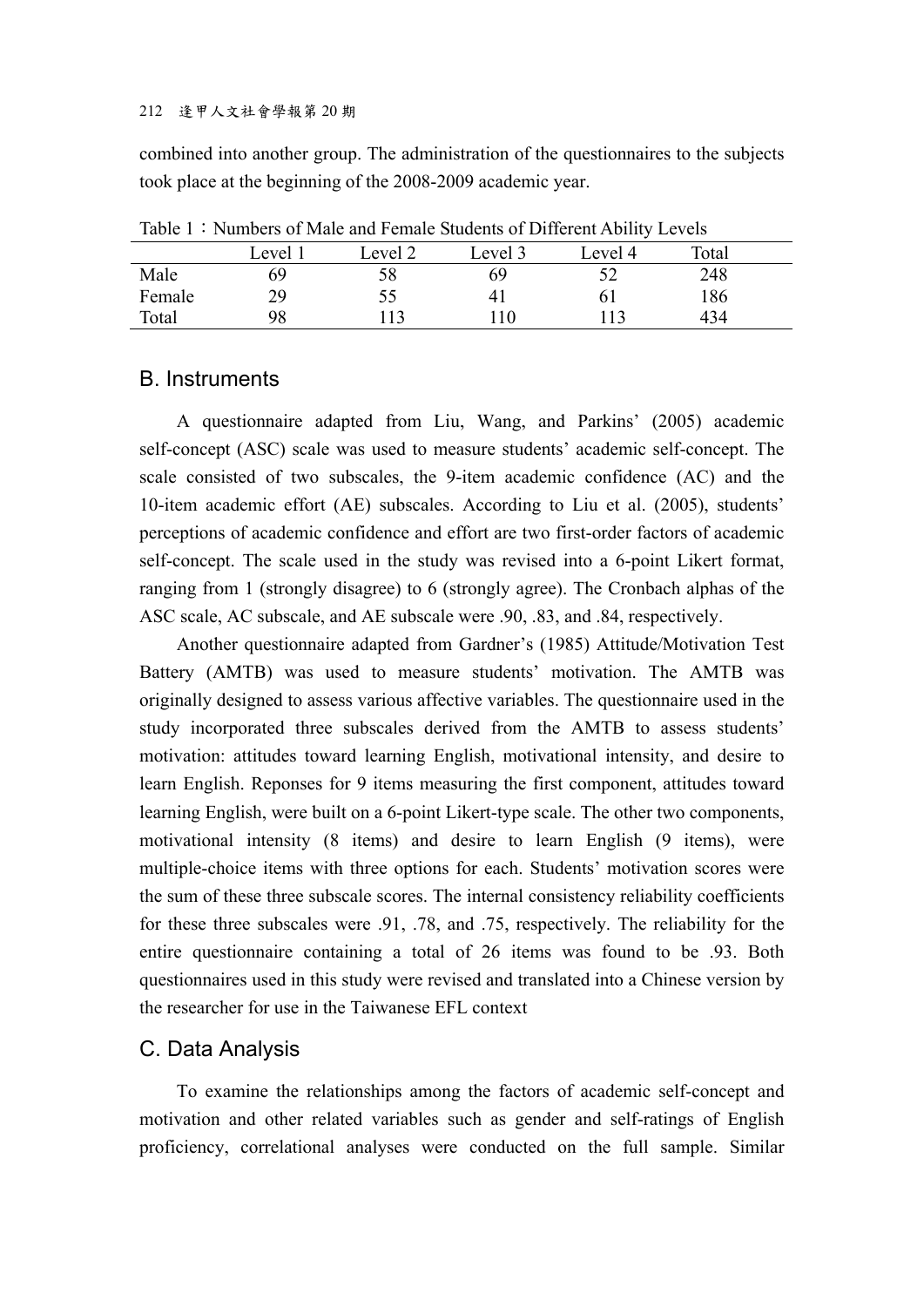correlational analyses were also performed for both lower- and higher-ability students to ascertain the significance of the relationship between the two major affective variables. For the first research question, Pearson's product-moment correlation coefficients of all of the variables related to academic self-concept and motivation were obtained. To examine the relationships among gender, academic self-concept, and motivation, Pearson correlation coefficients were also calculated for these variables. To address the third research question, Spearman rank order correlation coefficients were computed to examine the relation of the two major variables (academic self-concept and motivation) to students' self-ratings of their language performance, since the latter one variable is of ordinal scaling. Finally, multiple regression analysis was employed to determine whether academic self-concept can significantly predict students' motivation in English learning.

All of the Likert-type format items, including the one which asks students to evaluate their own English proficiency, were rated by the students with an option from 1 to 6. Except for the negatively worded items, a higher score indicated stronger agreement to the statement. Negatively worded items were scored in reverse. As to the multiple-choice items, they were scored based on the scoring key provided in the AMTB.

## IV. Results and Discussion

The means and standard deviations of the academic self-concept and motivation scale and subscale scores of each proficiency group were computed and are presented in Table 2. The overall scores of each scale were obtained by adding all of the subscale scores.

To ascertain the first research question, a Pearson product-moment correlation matrix was first obtained and analyzed for the full sample. The correlation coefficients help determine not only the direction but also the magnitude of relationships of these variables. Next, students who were grouped into level 1 and level 2 were combined into one group, lower-ability group. Similarly, students who were assigned to level 3 and level 4 were combined into one group, higher-ability group. The Pearson correlations for the full sample and these two ability groups are reported in Table 3.

The results presented in Table 3 show that all of the academic self-concept factors and the motivation components are positively and highly significantly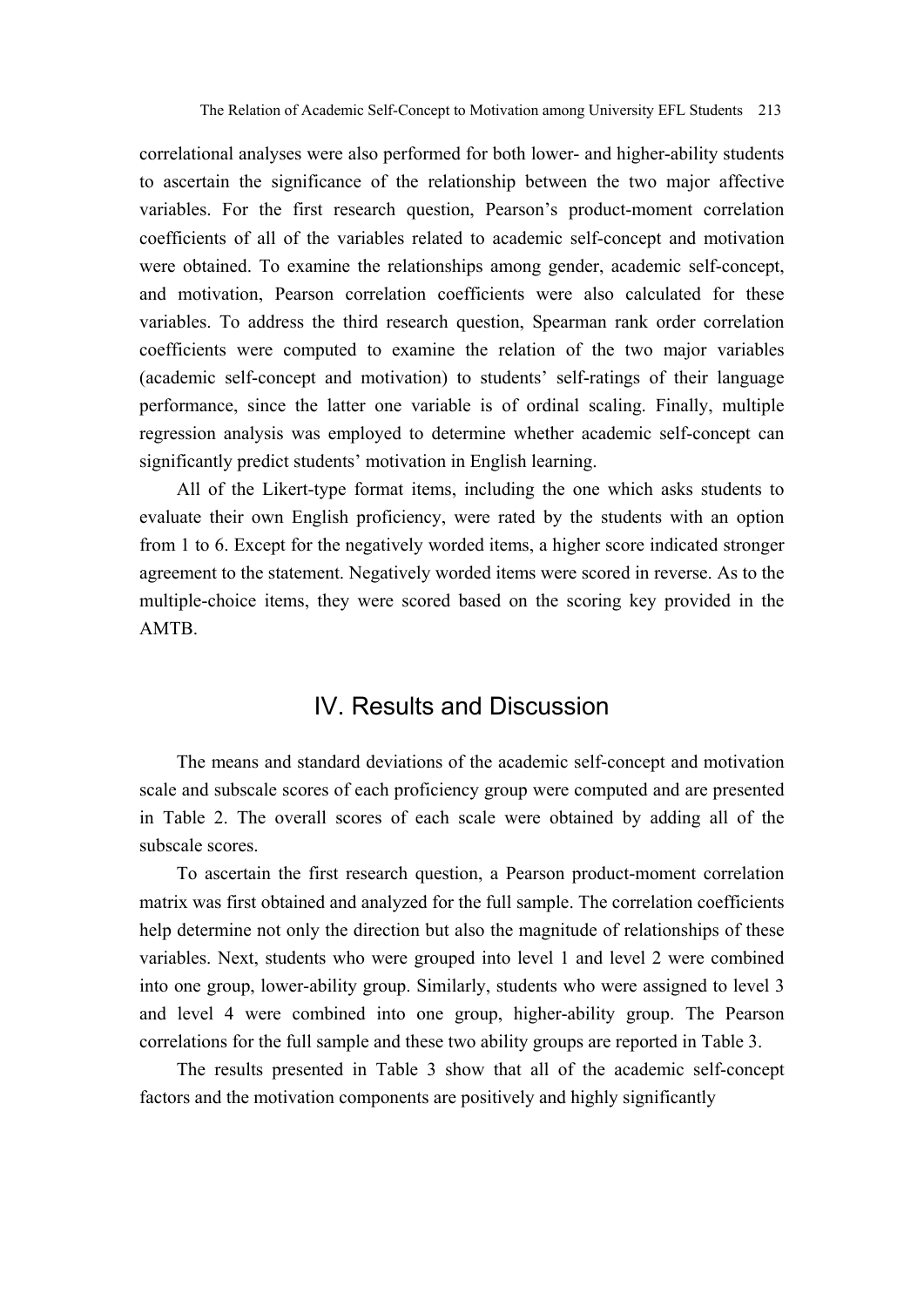#### 214 逢甲人文社會學報第 20 期

|            | Level 1 |           | Level 2 |           | Level 3 |           | Level 4 |           |
|------------|---------|-----------|---------|-----------|---------|-----------|---------|-----------|
|            | М       | <b>SD</b> | М       | <b>SD</b> | M       | <b>SD</b> | М       | <b>SD</b> |
| <b>ASC</b> |         |           |         |           |         |           |         |           |
| Confidence | 26.56   | 6.29      | 25.39   | 5.76      | 28.89   | 5.70      | 5.91    |           |
| Effort     | 36.07   | 7.68      | 37.33   | 6.81      | 39.34   | 7.25      | 44.07   | 6.34      |
| Overall    | 62.63   | 12.50     | 62.72   | 10.93     | 68.23   | 10.95     | 79.50   | 11.00     |
| Motivation |         |           |         |           |         |           |         |           |
| Attitudes  | 36.97   | 7.58      | 37.08   | 5.59      | 39.52   | 6.02      | 43.84   | 5.91      |
| Intensity  | 15.58   | 2.91      | 15.85   | 2.81      | 16.86   | 2.40      | 18.24   | 2.23      |
| Desire     | 17.32   | 3.21      | 17.73   | 3.20      | 18.88   | 2.76      | 21.51   | 2.32      |
| Overall    | 69.87   | 12.45     | 70.65   | 10.20     | 75.26   | 9.80      | 83.59   | 8.82      |

Table 2: Means and Standard Deviations of Students' Academic Self-Concept and Motivation Scale and Subscale Scores

Note. ASC = Academic Self-Concept; Confidence = Academic Confidence; Effort = Academic Effort; Attitudes = Attitudes toward Learning English; Intensity = Motivational Intensity; Desire = Desire to Learn English

Table 3: Correlations between Academic Self-Concept and Motivation in Learning English for the Full Sample and Students of Different Proficiency Level

|                                  |           |          | 3        | 4        |          | 6        |  |
|----------------------------------|-----------|----------|----------|----------|----------|----------|--|
| <b>Full Sample</b><br><b>ASC</b> |           |          |          |          |          |          |  |
| 1. Confidence                    |           |          |          |          |          |          |  |
| 2. Effort                        | $.622**$  |          |          |          |          |          |  |
| 3. Overall                       | $.893**$  | .908**   |          |          |          |          |  |
| Motivation                       |           |          |          |          |          |          |  |
| 4. Attitudes                     | $.577**$  | $.747**$ | .738**   |          |          |          |  |
| 5. Intensity                     | $.577**$  | $.735**$ | $.732**$ | $.657**$ |          |          |  |
| 6. Desire                        | $.666$ ** | $.704**$ | $.761**$ | $.716**$ | $.688**$ |          |  |
| 7. Overall                       | $.666$ ** | $.814**$ | 825**    | $.948**$ | $.821**$ | $.869**$ |  |

#### **Lower Ability Group**

| <b>ASC</b>        |          |          |          |          |          |          |  |
|-------------------|----------|----------|----------|----------|----------|----------|--|
| 1. Confidence $-$ |          |          |          |          |          |          |  |
| 2. Effort         | $.540**$ |          |          |          |          |          |  |
| 3. Overall        | $.853**$ | $.900**$ |          |          |          |          |  |
| Motivation        |          |          |          |          |          |          |  |
| 4. Attitudes      | $.472**$ | $.695**$ | $.676**$ |          |          |          |  |
| 5. Intensity      | $.515**$ | $.700**$ | $.701**$ | $.645**$ |          |          |  |
| 6. Desire         | $.584**$ | $.656**$ | $.709**$ | $.693**$ | $.678**$ |          |  |
| 7. Overall        | $.571**$ | $.768**$ | 772**    | 942**    | $.821**$ | $.859**$ |  |
|                   |          |          |          |          |          |          |  |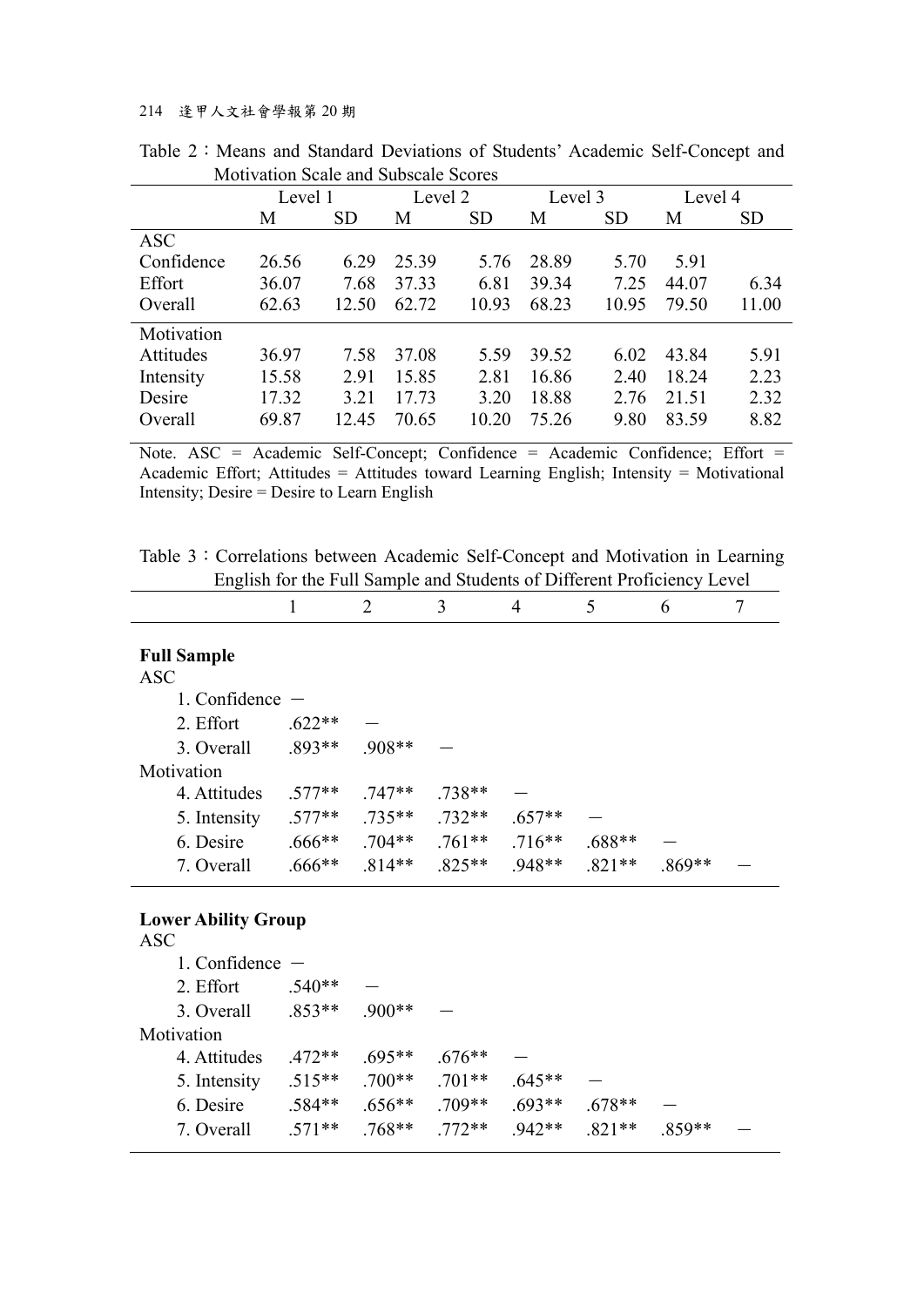|            | <b>Higher Ability Group</b> |          |          |          |          |          |          |  |
|------------|-----------------------------|----------|----------|----------|----------|----------|----------|--|
| <b>ASC</b> |                             |          |          |          |          |          |          |  |
|            | 1. Confidence $-$           |          |          |          |          |          |          |  |
|            | 2. Effort                   | $.583**$ |          |          |          |          |          |  |
|            | 3. Overall                  | $.880**$ | $.899**$ |          |          |          |          |  |
|            | Motivation                  |          |          |          |          |          |          |  |
|            | 4. Attitudes                | $.536**$ | $.735**$ | $.718**$ |          |          |          |  |
|            | 5. Intensity                | $.512**$ | $.712**$ | $.692**$ | $.581**$ |          |          |  |
|            | 6. Desire                   | $.610**$ | $.668**$ | $.719**$ | $.652**$ | .599**   |          |  |
|            | 7. Overall                  | $.626**$ | $.813**$ | $.813**$ | $.943**$ | $.766**$ | $.828**$ |  |

 $\frac{a}{p}$  *\*\* p* < .01

correlated. For the full sample, a relatively high correlation of .825 was found between students' overall academic self-concept scores and overall motivation scores. The lowest correlation (.577) among these variables was found to be between academic confidence and attitudes toward learning English and between academic confidence and motivational intensity. Nonetheless, the correlation was moderate, not low. Compared with academic confidence, students' perceived academic effort had higher correlations with all of the components of motivation in learning English.

The zero-order correlations between academic self-concept and learning motivation were also highly and significantly correlated for both lower- and higher-ability groups: .772 and .813, respectively. Consistent with the findings for the full sample, learning motivation had higher correlations with students' perceptions of academic effort than with self-confidence. Except for one of the components, motivational intensity, the correlations between academic self-concept and learning motivation tended to be higher for higher-proficiency level students than for lower-proficiency students. The findings show that even though the correlations between motivation intensity and academic confidence and between motivation intensity and overall academic self-concept were found to be lower for higher-ability students than for lower-ability students, the differences were very slight: 0.003 and 0.009, respectively.

In order to gain more understanding of students' academic self-concept and motivation, correlational analysis was performed on the full sample to investigate the relationships among the two major variables and the other two related variables, gender and students' self-evaluation of their proficiency level (Table 4). The results show that all of the pairwise correlations are positive and significant. First, gender and academic self-concept and motivation were significantly but weakly correlated.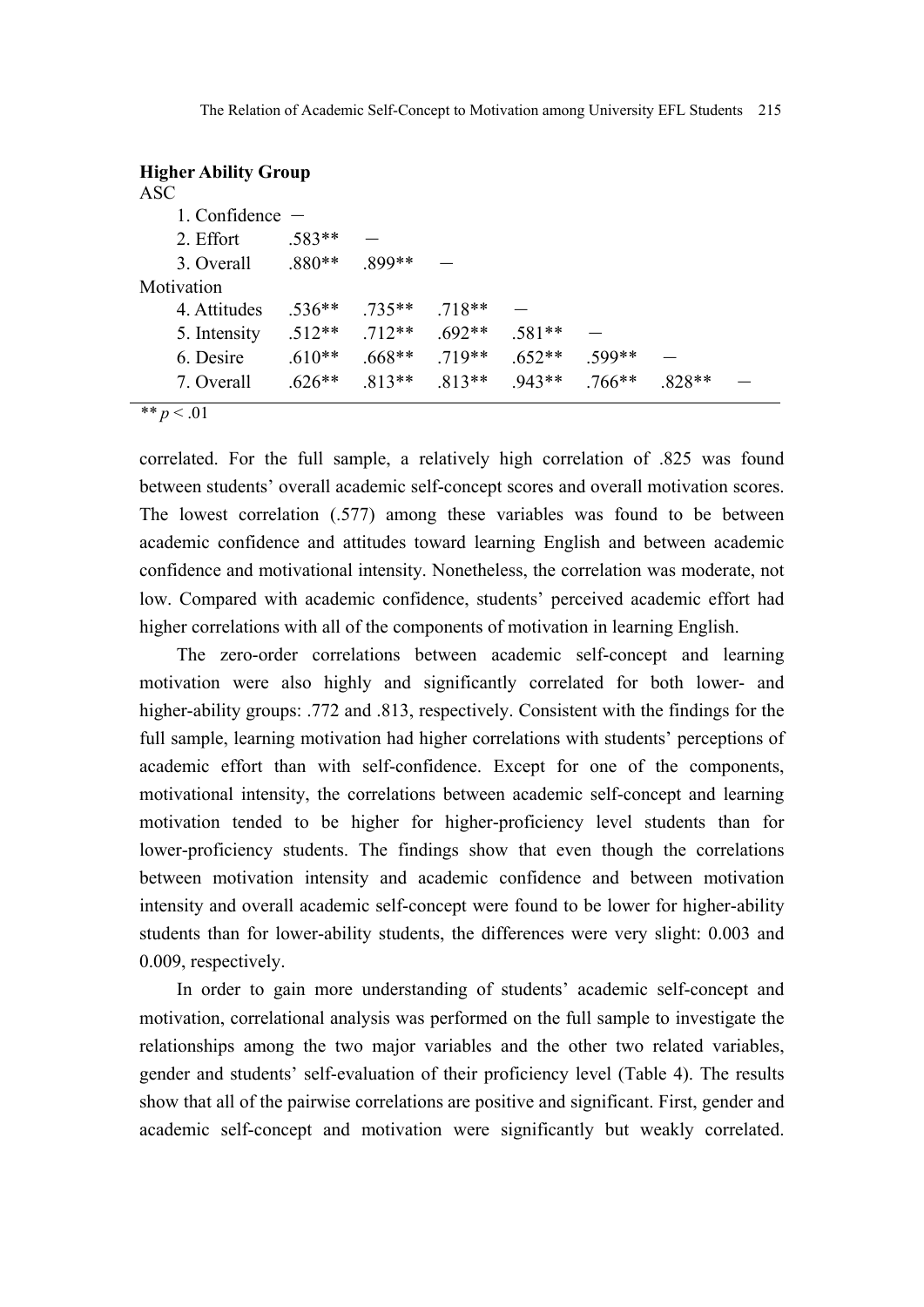#### 216 逢甲人文社會學報第 20 期

Female students tended to have higher academic self-concept and motivation scores than their male counterparts (see Table 5). Nevertheless, the correlations are relatively low. Second, students' self-evaluation of their language performance was moderately correlated with their academic self-concept and learning motivation, ranging from .401 to .686. Third, self-evaluation of students' ability level had higher correlation with academic self-concept (.619) than with learning motivation (.477). Furthermore, they are more highly correlated with academic confidence (.686) than with academic effort (.432).

| valiaules                   |               |                           |  |
|-----------------------------|---------------|---------------------------|--|
|                             | Gender        | Self-evaluation of        |  |
|                             |               | English proficiency level |  |
|                             | (Pearson's r) | (Spearman's rho)          |  |
| <b>ASC</b>                  |               |                           |  |
| 1. Confidence               | $.119*$       | $.686**$                  |  |
| 2. Effort                   | $.166***$     | $.432**$                  |  |
| 3. Overall                  | $.159**$      | $.619**$                  |  |
| Motivation                  |               |                           |  |
| 4. Attitudes                | $.196**$      | $.401**$                  |  |
| 5. Intensity                | $.175***$     | $.460**$                  |  |
| 6. Desire                   | $.192**$      | $.503**$                  |  |
| 7. Overall                  | $.212**$      | $.477**$                  |  |
| $* n - 05 \cdot * * n - 01$ |               |                           |  |

Table 4:Correlations between Academic Self-Concept, Motivation and Other Related Variables

 $p < 05$ ; \*\*  $p < 01$ 

|  |                              |  | Table 5: Means and Standard Deviations of Academic Self-Concept and Motivation |
|--|------------------------------|--|--------------------------------------------------------------------------------|
|  | Scores for Males and Females |  |                                                                                |

|            | Males<br><b>SD</b><br>Mean |       | Females |           |  |
|------------|----------------------------|-------|---------|-----------|--|
|            |                            |       | Mean    | <b>SD</b> |  |
| <b>ASC</b> |                            |       |         |           |  |
| Confidence | 28.43                      | 7.04  | 30.12   | 7.04      |  |
| Effort     | 38.21                      | 7.97  | 40.77   | 6.90      |  |
| Overall    | 66.64                      | 13.59 | 70.89   | 12.39     |  |
| Motivation |                            |       |         |           |  |
| Attitudes  | 38.27                      | 6.88  | 40.98   | 6.53      |  |
| Intensity  | 16.25                      | 2.84  | 17.23   | 2.62      |  |
| Desire     | 18.36                      | 3.48  | 19.65   | 2.93      |  |
| Overall    | 72.88                      | 11.98 | 77.86   | 10.62     |  |

Finally, in order to determine the last research question of whether academic self-concept is a significant predictor of students' motivation to learn English, multiple regression analysis was conducted on the full sample using a stepwise procedure. The results of the regression model are shown in Table 6.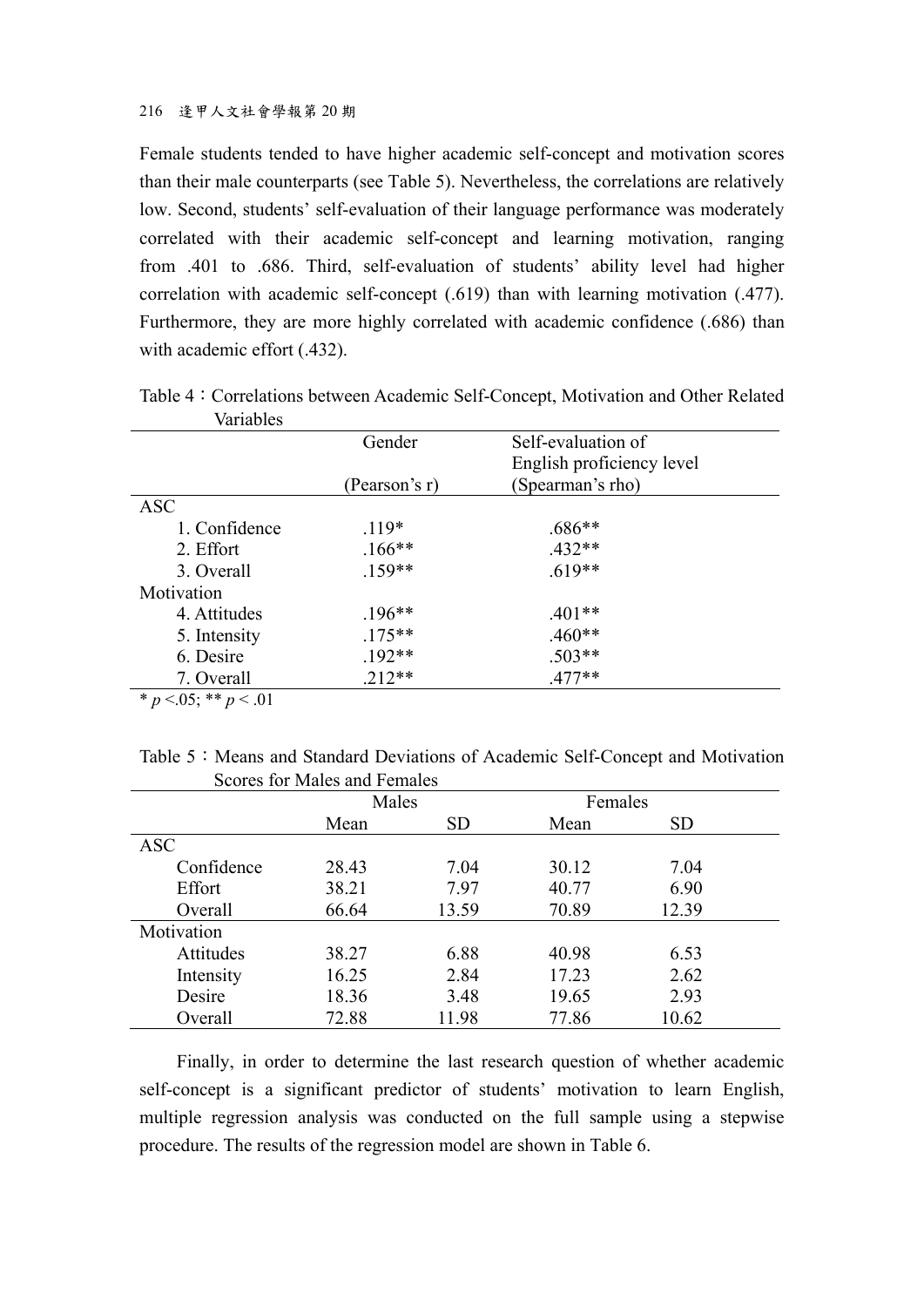|                                               | $L$ canning $L$ to $L$ and $L$ |                     |             |        |         |  |
|-----------------------------------------------|--------------------------------|---------------------|-------------|--------|---------|--|
| Variable                                      | Regression                     | Standard            | <b>Beta</b> |        |         |  |
|                                               | coefficient                    | error               |             |        |         |  |
| Effort                                        | .999                           | .051                | 653         | 19.537 | $000**$ |  |
| Confidence                                    | .428                           | .055                | 260         | 7.775  | $000**$ |  |
| $\lambda$ $\lambda$ $\lambda$ $\lambda$ $D^2$ | $\bm{D}^2$                     | $702.70431$ $71110$ |             |        |         |  |

Table 6: Results of Multiple Regression Model for Predicting Foreign-Language Learning Motivation

Model:  $R^{\text{-}} = .705$ ; Adjusted  $R^{\text{-}} = .703$ ;  $F(2, 431) = 514.149$ ; \*\*  $p < .01$ 

The *F* value of the regression model was 514.15, which was found to be highly significant. Both of the academic self-concept factors, academic effort and academic confidence, were significant predictors of English learning motivation. When academic effort was first entered into the regression model as a single predictor, it alone accounted for 66.3% of the variance of students' motivation in learning English. When academic confidence was also entered into the model, about 70% of the motivation variance was explained by the combined effect of these two factors. The results suggest that academic effort contributed much more to the prediction of foreign language learning motivation than academic confidence.

## V. Summary and Conclusion

The study was mainly designed to gain more insight into one important determinant of foreign-language performance, academic self-concept, and its relation with motivation to learn in the foreign language classroom. The key research findings are summarized as follows:

1. A highly positive relationship between academic self-concept and foreign-language learning motivation was consistently found for the full sample and two comparison groups, lower- and higher-proficiency groups. The findings establish that EFL students who have more positive academic self-concept are more motivated to learn. Also, the relationship between these two important affective variables was found to be stronger for higher ability group than for their lower ability counterparts. All of the pairwise correlations were not only positive but also highly significant.

2. Students with higher evaluation of their own language performance tend to have higher academic self-concept or motivation to learn English. Both academic self-concept and learning motivation were found to be moderately correlated with students' self-evaluation of English proficiency level. Academic self-concept was found to have higher correlation with students' perceptions of their own ability level than learning motivation. Of the two factors of academic self-concept, academic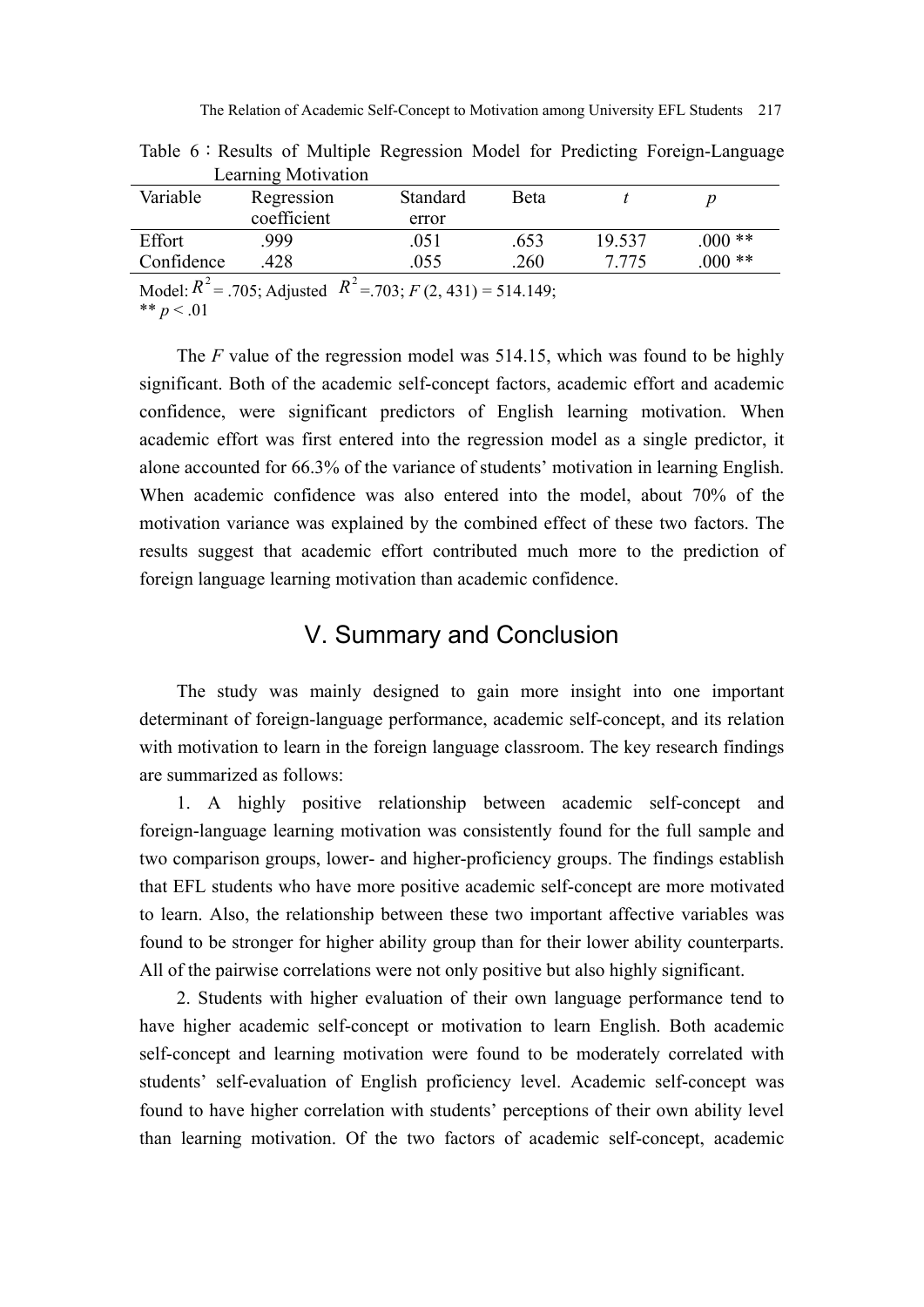confidence is more highly correlated with the measure of ability level than academic effort.

3. The multiple regression findings indicate that academic self-concept can significantly predict students' foreign-language learning motivation. Two variables in the regression model, academic effort and academic confidence, were shown to be significant predictors of motivation, explaining a total of 70.5% of the variance in learning motivation. As academic effort accounted for a great proportion of the total variance in motivation (66%), it played the most important role in predicting learning motivation. It should also be noted that that academic effort was highly correlated with all of the motivational components. Academic confidence may not have as strong a correlation with the determinants of motivation as academic effort; however, it is still moderately correlated with all of these variables.

In general, there are two major implications of this research study. First, the results support numerous research findings that academic self-concept is an important determinant of students' academic performance (Byrne, 1990; Choi, 2005; Marsh, Hau, & Kong, 2002; Muijs, 1997). No one will dispute that motivation plays a crucial role in language acquisition (Crookes & Schmidt, 1991; Oxford & Shearin, 1994; Wigfield, Eccles, & Rodriguez, 1998). As academic self-concept and learning motivation are highly correlated, positive perceptions of academic self will certainly lead to stronger motivation to learn, and hopefully better learning outcomes. Second, since self-concept is formed through a person's experiences and interaction with the environment (Bong & Skaalvik, 2003; Marsh & Shavelson, 1985), the strong link between academic self-concept and learning motivation suggests that motivation is also subject to change. A wide range of factors may contribute to the formation of the construct. As suggested by Wigfield, Eccles, and Rodriguez (1998), learning is a "social activity." Motivation to learn may involve not only learners' self-perceptions but also learners' reciprocal relations with teacher, school, and classroom environmental factors. Thus, there is always hope and room for more effort to enhance students' academic self-concept and learning motivation.

Maintaining a positive academic-self concept and increasing students' motivation to learn are not easy tasks and they need to be regarded as important educational objectives for foreign language teachers. According to Dörnyei (2001), one of the effective ways to help learners build positive self-concept is to provide them with positive feedback. Marsh and Craven (1997) noted that students often evaluate their academic achievement in relation to the ability levels of other students. The external comparison process may have great influence on student academic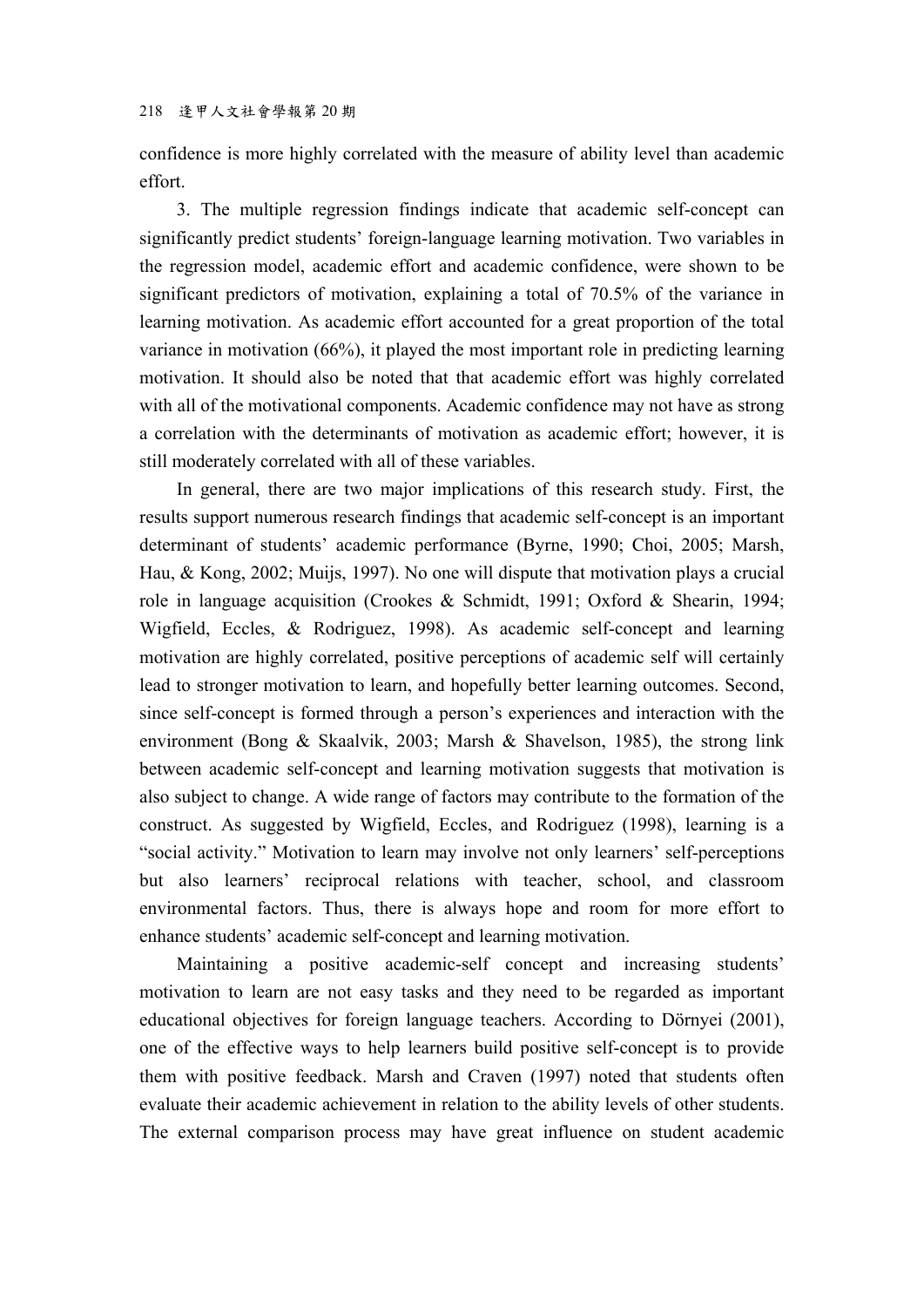self-concept. Rather than judging students against peer achievement, Dörnyei (2001) suggested that teachers should constantly encourage them. First, teachers can help students attribute their failures to lack of effort rather than to lack of sufficient ability. Second, to help students build more confidence, teachers can provide them with opportunities of success in learning a language or adjust the difficulty level of learning tasks according to their capabilities. Moreover, teachers can teach students appropriate learning strategies to help them learn more effectively.

Measure of motivation in the current study was based on Gardner's (1985) definition that it is the combination of favorable attitudes toward learning, effort expended in learning, and the desire to learn. Extensive studies have shown that motivation to learn is the function of a variety of factors (Ho, 1998). As previously mentioned, Crookes and Schmidt (1991) stated that motivation can be determined by interest, relevance, expectancy, and outcomes. Ho (1998) suggested that EFL student in Taiwan are more instrumentally than integratively oriented. Many researchers consider foreign language learning as a "complex social process" (Clement, Dörnyei, & Noels, 1994). In addition to factors at learner level, motivation may also be a function of various components at learning situation level, including course-specific, teacher-specific, and group-specific variables (Dörnyei, 1994). It would be helpful to include instrumental and integrative orientations or other aspects of motivational variables in future research.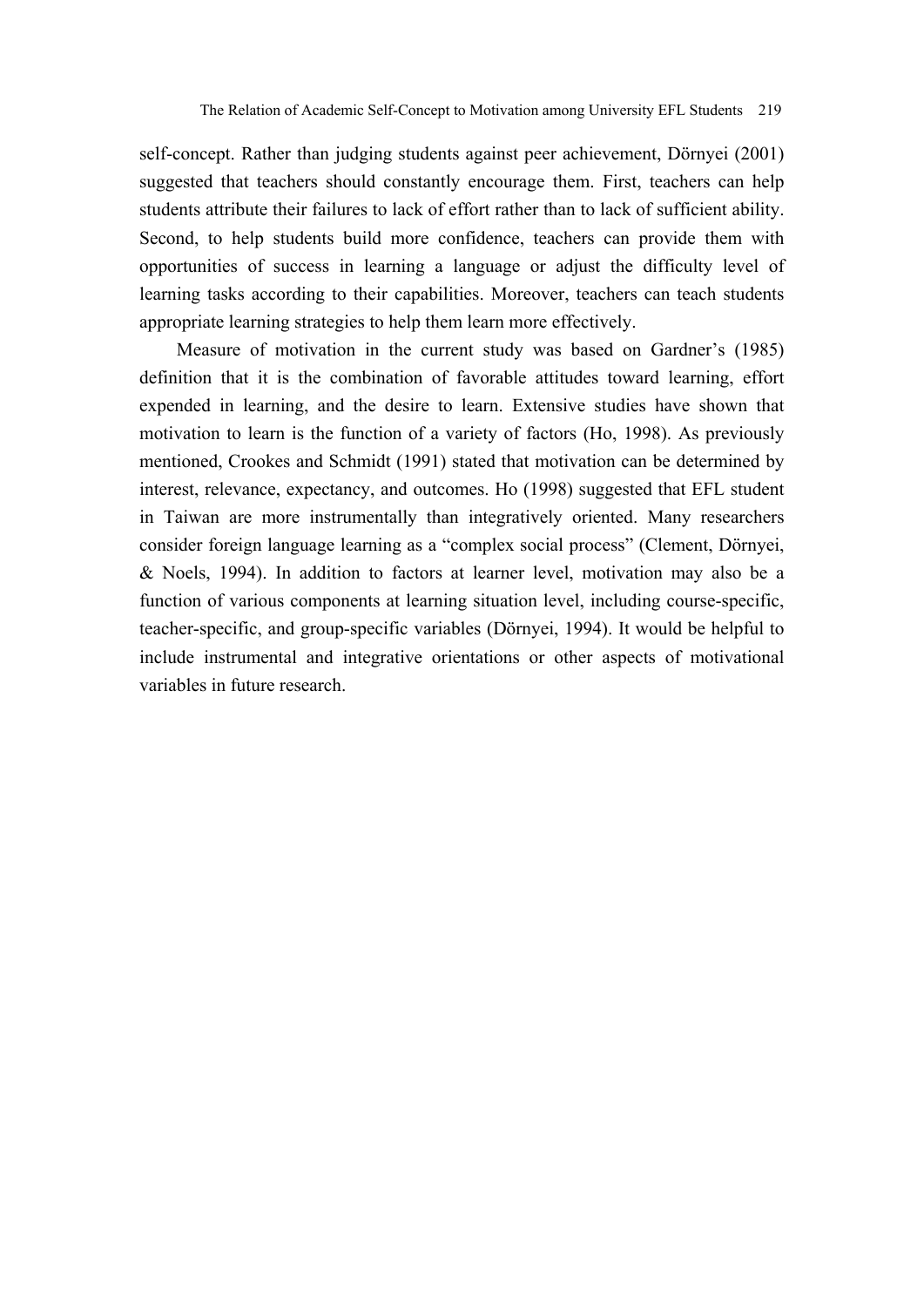## References

- Barker, K. L., Dowson, M., & McInerney, D. M. (2005). Effects between motivational goals, academic self-concept and academic achievement: What is the causal ordering? Paper presented at the Australian Association for Research in Education (AARE), Sydney, Australia.
- Bong, M., & Skaalvik, E. M. (2003). Academic self-concept and self-efficacy: How different are they really? *Educational Psychology Review*, 15(1), 1-34.
- Brown, J. D., Robson, G., & Rosenkjar, P. R. (2001). Personality, motivation, anxiety, strategies, and language proficiency of Japanese students. In Z. Dörnyei & R. Schmidt (Eds.), *Motivation and second language acquisition* (Technical Report #23, pp. 361-398). Honolulu: University of Hawaii, Second Language Teaching and Curriculum Center.
- Byrne, B. M. (1988). Adolescent self-concept, ability grouping, and social comparison: Reexamining academic track differences in high school. *Youth & Society*, 20(1), 46-67.
- Byrne, B. M. (1990). Self-concept and academic achievement: Investigating their importance as discriminators of academic track membership in high school. *Canadian Journal of Education*, 15(2), 173-182.
- Choi, N. (2005). Self-efficacy and self-concept as predictors of college students' academic performance. *Psychology in the Schools*, 42(2), 197-205.
- Clement, R., Dörnyei, Z., & Noels, K. A. (1994). Motivation, self-confidence, and group cohesion in the foreign language classroom. *Language Learning*, 44(3), 417-448.
- Crookes, G., & Schmidt, R. W. (1991). Motivation: Reopening the research agenda. *Language Learning*, 41(4), 469-512.
- De Fraine, B., Van Damme, J., & Onghena, P. (2007). A longitudinal analysis of gender differences in academic self-concept and language achievement: A multivariate multilevel latent growth approach. *Contemporary Educational Psychology*, 32(1), 132-150.
- Deci, E.L., & Ryan, R. M. (1985). Intrinsic motivation and self-determination in human behavior. New York, New York: Plenum.
- Dörnyei, Z. (1990a). Conceptualizing motivation in foreign-language learning. *Language Learning*, 40(1), 45-78.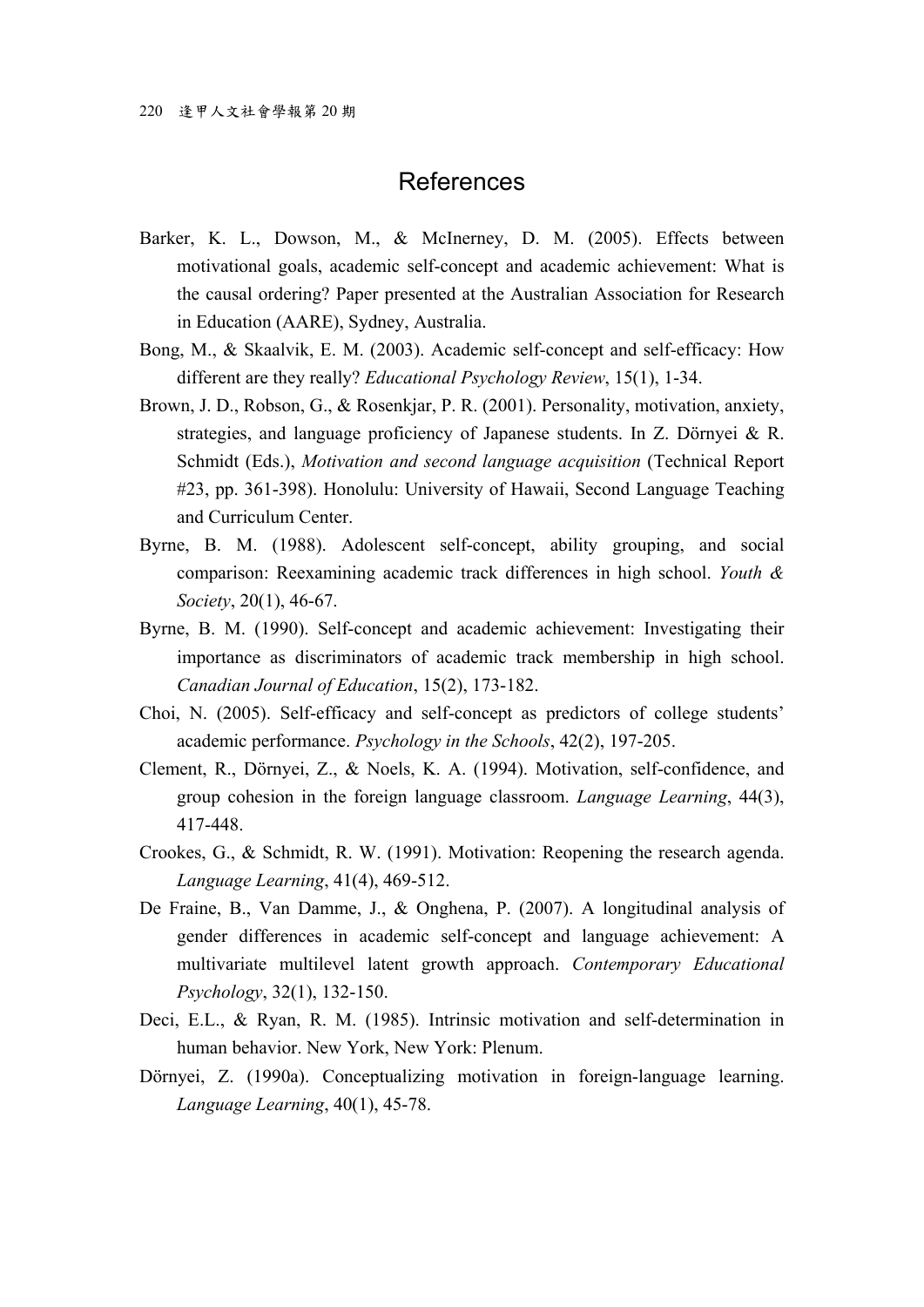- Dörnyei, Z. (1990b). Analysis of motivation components in foreign language learning. Paper presented at the 9th World Congress of Applied Linguistics, Thessaloniki, Greece. (ERIC Document Reproduction Service No. ED 323 810)
- Dörnyei, Z. (1994). Motivation and motivating in the foreign language classroom. *The Modern Language Journal*, 78, 273-284.
- Dörnyei, Z. (2001). *Motivational strategies in the language classroom*. Cambridge: Cambridge University Press.
- Dörnyei, Z., & Clement, R. (2001). Motivational characteristics of learning different target languages: Results of a nationwide survey. In Z. Dörnyei & R. Schmidt (Eds.), *Motivation and second language acquisition* (Technical Report #23, pp. 399-432). Honolulu: University of Hawaii, Second Language Teaching and Curriculum Center.
- Ely, C. M. (1986). Language learning motivation: A descriptive and causal analysis. *The Modern Language Journal*, 70, 28-35.
- Gardner, R. C. (1985). *Social psychology and second language learning*. Rowley, MA: Newbury House.
- Gardner, R. C., & Lambert, W. E. (1959). Motivational variables in second language acquisition. *Canadian Journal of Psychology*, 13, 266-272.
- Gardner, R. C., & MacIntyre, P. D. (1991). An instrumental motivation in language study: Who says it isn't effective? *Studies in Second Language Acquisition*, 13, 52-72.
- Gardner, R. C., & MacIntyre, P. D. (1993). A Student's contributions to second-language learning. Part II: Affective variables. *Language Teaching*, 26, 1-11.
- Gardner, R. C., & Symthe, P. C. (1975). Second language acquisition: A social psychological approach. Research Bulletin No. 332, University of Western Ontario.
- Gardner, R. C., Tremblay, P. F., & Masgoret, A. M. (1997). Towards a full model of second language learning: An empirical investigation. *The Modern Language Journal*, 81(3), 344-362.
- Guay, F., Marsh, H. W., & Boivin, M. (2003). Academic self-concept and academic achievement: Developmental perspectives on their causal ordering. *Journal of Educational Psychology*, 95, 124-136.
- Helmke, K. G., & van Aken, M. A. G. (1995). The causal ordering of academic achievement and self-concept of ability during elementary school: A longitudinal study. *Journal of Educational Psychology*, 87, 624-637.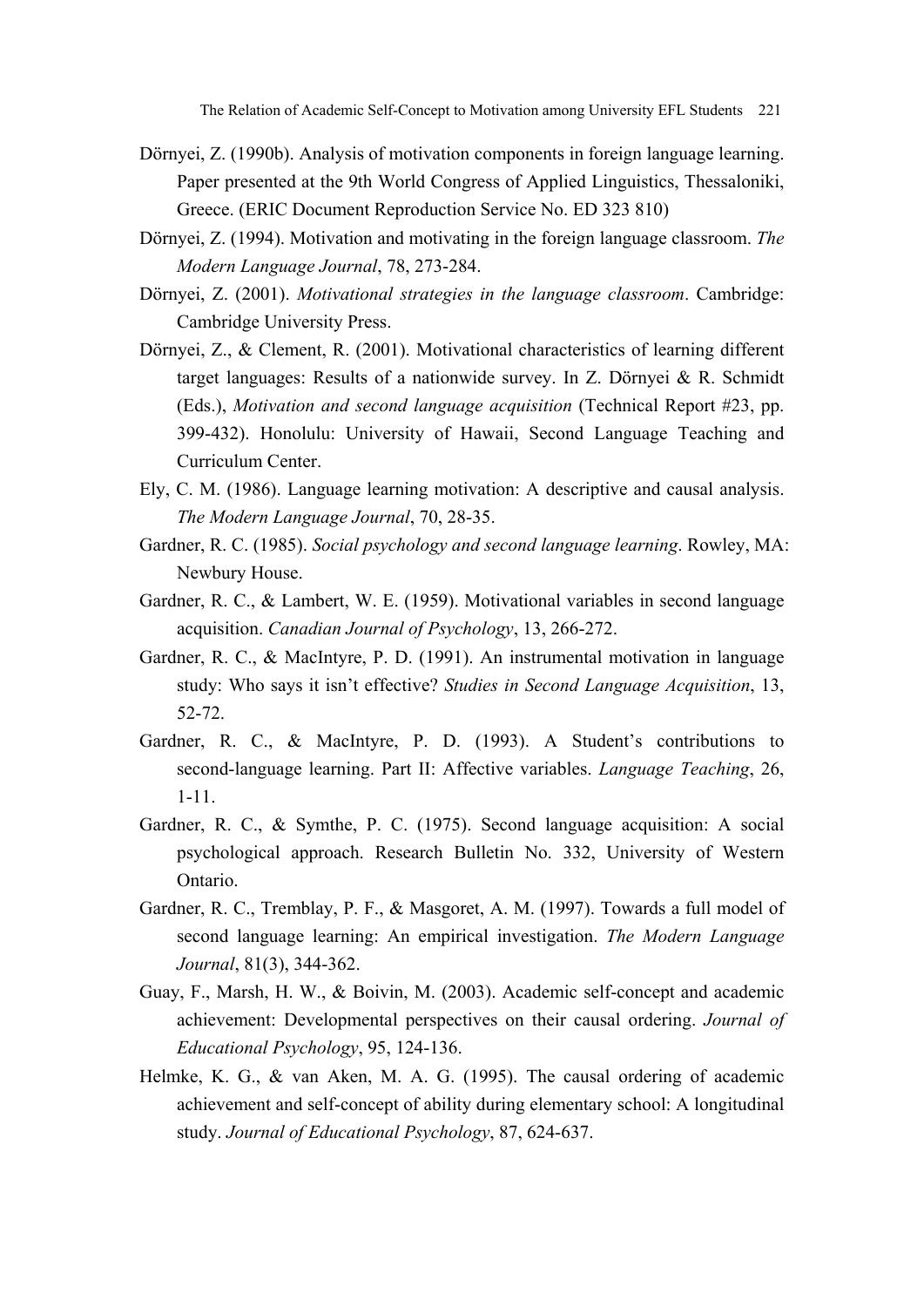- Ho, M.C. (1998). Culture studies and motivation in foreign and second language learning in Taiwan. *Language Culture and Curriculum*, 11(2), 165-182.
- Jacques, S. R. (2001). Preferences for instructional activities and motivation: A comparison of student and teacher perspectives. In Z. Dörnyei & R. Schmidt (Eds.), *Motivation and second language acquisition* (Technical Report #23, pp. 185-211). Honolulu: University of Hawaii, Second Language Teaching and Curriculum Center.
- Lau, I. C., Yeung, A. S., & Jin, P. (1998). Academic self-concept structure of higher education students. Paper presented at the conference of the Higher Education Research and Development Society of Australia in Auckland, New Zealand.
- Liu, H. J. (2008). The relationship between EFL student academic self-concept and language performance. *Feng Chia Journal of Humanities and Social Sciences*, 17, 165-184.
- Liu, W. C., Wang, C. K. J., & Parkins, E. J. (2005). A longitudinal study of students' academic self-concept in a streamed setting: The Singapore context. *British Journal of Educational Psychology*, 75, 567-586.
- Marsh, H. W. (1991). Failure of high-ability high schools to deliver academic benefits commensurate with their students' ability levels. *American Educational Research Journal*, 28(2), 445-480.
- Marsh, H. W. (1994). Using the national longitudinal study of 1988 to evaluate theoretical models of self-concept: The self-description questionnaire*. Journal of Educational Psychology*, 86(3), 439-455.
- Marsh, H. W., Byrne, B. M., & Shavelson, R. J. (1988). A multifaceted academic self-concept: Its hierarchical structure and its relation to academic achievement. *Journal of Educational Psychology*, 80, 366-380.
- Marsh, H. W., & Craven, R. (1997). Academic self-concept: Beyond the dustbowl. In G. D. Phye (Ed.), *Handbook of classroom assessment* (pp. 131-198). San Diego: Academic Press.
- Marsh, H. W., & Hau, K.-T. (2003). Big-fish-little-pond effect on academic self-concept: A cross-cultural (26-country) test of the negative effects of academically selective schools. *American Psychologist*, 58(5), 364-376.
- Marsh, H. W., Hau, K.-T., & Kong, C.-K. (2002). Multilevel causal ordering of academic self-concept and achievement: Influence of language of instruction (English compared with Chinese) for Hong Kong students. *American Educational Research Journal*, 39(3), 727-763.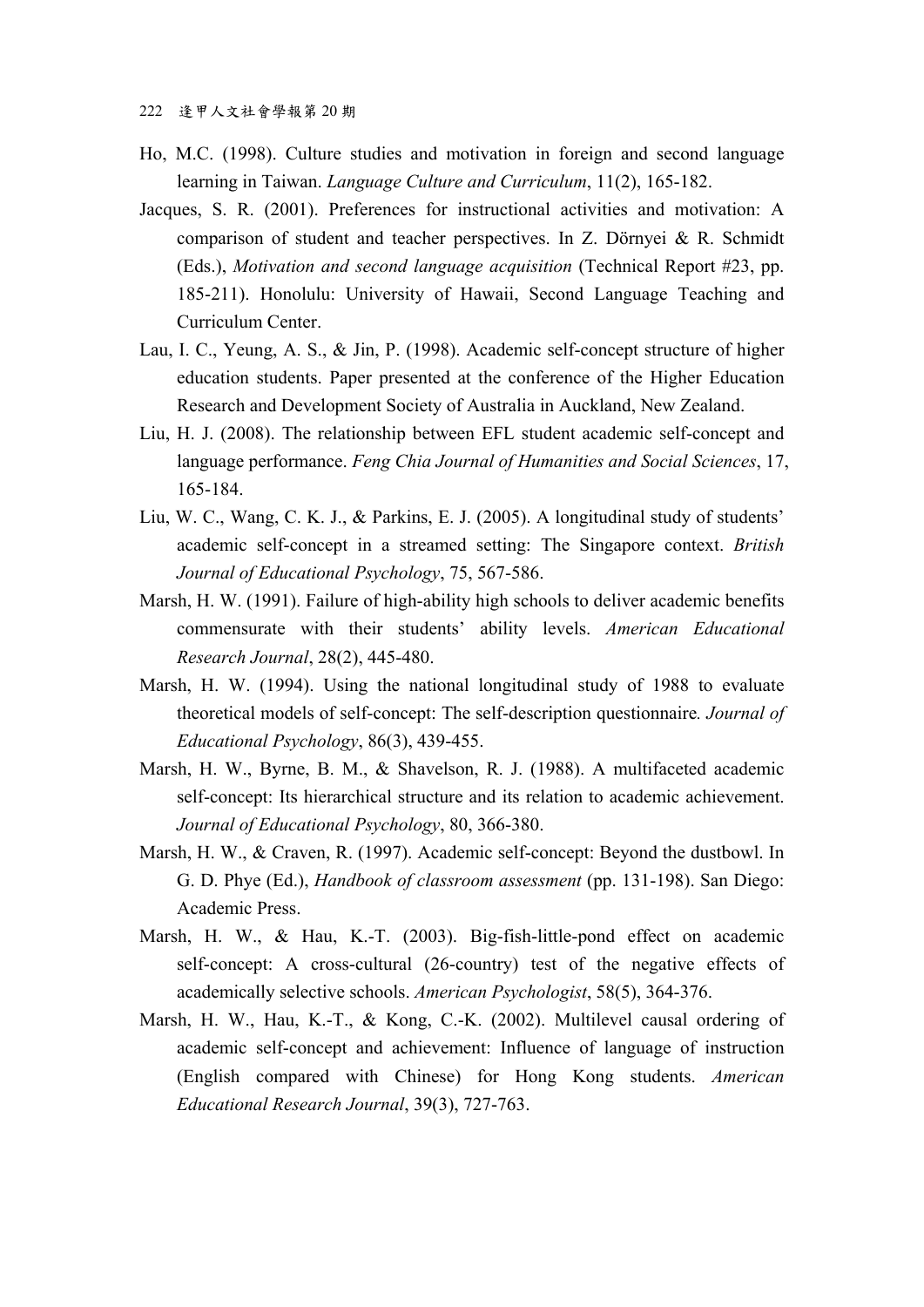The Relation of Academic Self-Concept to Motivation among University EFL Students 223

- Marsh, H. W., Kong, C.-K., & Hau, K.-T. (2000). Longitudinal multilevel models of the big-fish-little-pond effect on academic self-concept: Counterbalancing contrast and reflected-glory effects in Hong Kong schools. *Journal of Personality and Social Psychology*, 78(2), 337-349.
- Marsh, H. W., & O'Neill, R. (1984). Self description questionnaire III: The construct validity of multidimensional self-concept ratings by late adolescents. *Journal of Educational Measurement*, 21(2), 153-174.
- Marsh, H. W., & Parker, J. W. (1984). Determinants of student self-concept: Is it better to be a relatively large fish in a small pond even if you don't learn to swim as well? *Journal of Personality and Social Psychology*, 47(1), 213-231.
- Marsh. H. W., Relich, J. D., & Smith, I. D. (1983). Self-concept: The construct validity of interpretations based upon the SDQ. *Journal of Personality and Social Psychology*, 45(1), 173-187.
- Marsh, H. W., & Shavelson, R. J. (1985). Self-concept: Its multifaceted, hierarchical structure. *Educational Psychologist*, 20(3), 107-123.
- Marsh, H. W., Trautwein, U., Lüdtke, O., Köller, O., & Baumert, J. (2005). Academic self-concept, interest, grades, and standardized test scores: Reciprocal effects models of causal ordering. *Child Development*, 76(2), 397-416.
- Marsh, H. W., & Yeung, A. S. (1997). Causal effects of academic self-concept on academic achievement: Structural Equation models of longitudinal data. *Journal of Educational Psychology*, 89(1), 41-54.
- Muijs, R. D. (1997). Symposium: Self perception and performance predictors of academic achievement and academic self-concept: a longitudinal perspective. *British Journal of Educational Psychology*, 67, 263-277.
- Noels, K.A. (2001). New orientations in language learning motivation: Towards a model of intrinsic, extrinsic, and integrative orientations and motivation. In Z. Dörnyei & R. Schmidt (Eds.), *Motivation and second language acquisition* (Technical Report #23, pp. 43-68). Honolulu: University of Hawaii, Second Language Teaching and Curriculum Center.
- Noels, K. A., Pelletier, L. G.., Clement, R., & Vallerand, R. J. (2000). Why are you learning a second language? Motivational orientations and self-determination theory. *Language Learning*, 50(1), 57-85.
- Oxford. R., & Shearin, J. (1994). Language learning motivation: Expanding the theoretical framework. *The Modern Language Journal*, 78, 12-28.
- Redd, Z., Brooks, J., & McGarvey, A. M. (2001). Background for community level work on educational adjustment in adolescence: Reviewing the literature on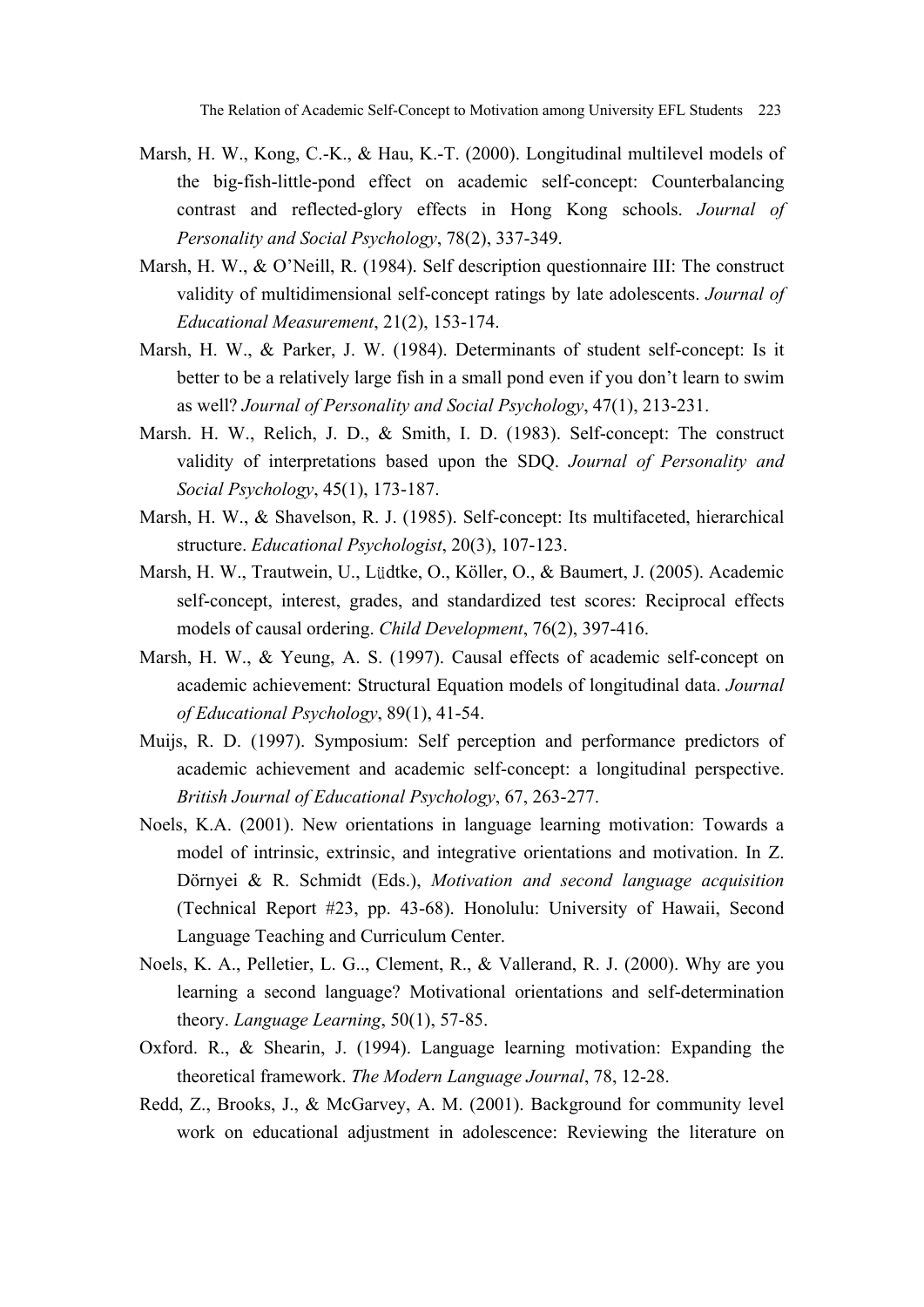contributing factors. Retrieved August 7, 2009, from http://www.childtrends.org/ Files/Child Trends-2001 12 01 ES CommLevel.pdf

- Shavelson, R. J., Hubner, J. J., & Stanton, G. C. (1976). Self-concept: Validation of construct interpretations. *Review of Educational Research*, 46, 407-441.
- Sparkes. R., & Ganschow, L. (2001). Aptitude for learning a foreign language. *Annual Review of Applied Linguistics*, 21, 90-111.
- Syed, Z. (2001). Notions of self in foreign language learning: A qualitative analysis.In Z. Dörnyei & R. Schmidt (Eds.), *Motivation and second language acquisition* (Technical Report #23, pp.127-148). Honolulu: University of Hawaii, Second Language Teaching and Curriculum Center.
- Trautwein, U., Lüdtke, O., Marsh, H. W., Köller, O., & Baumert, J. (2006). Tracking, grading, and student motivation: Using group composition and status to predict self-concept and interest in ninth-grade mathematics. *Journal of Educational Psychology*, 98(4), 788-806.
- Tremblay, P. F., & Gardner, R. C. (1995). Expanding the motivation construct in language learning. *The Modern Language Journal*, 79(4), 505-519.
- Wigfield, A., Eccles, J. S., & Rodriguez, D. (1998). The development of children's motivation in school contexts. *Review of Research in Education*, 23, 73-118.